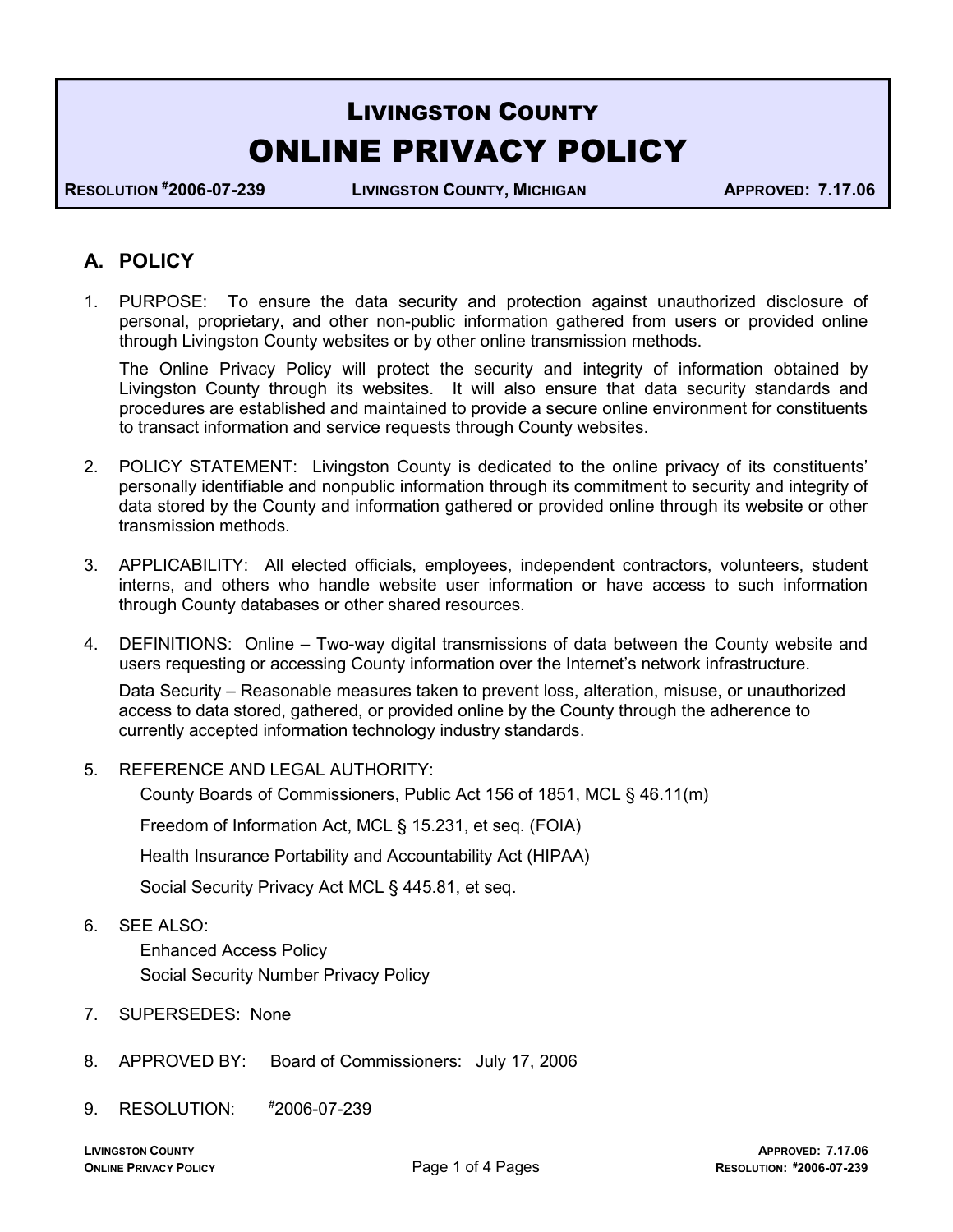## 10. REVIEW HISTORY: None

# B. WEBSITE USER PRIVACY POLICY GUIDELINES (TO BE POSTED ON WEBSITE)

1. PERSONALLY IDENTIFIABLE INFORMATION ON CASUAL VISITORS NOT COLLECTED AND RETAINED: Website users who wish to read or print information from Livingston County's website do not have to provide personal information. However, County agencies may request personal information needed to provide specific services requested by website users. Any personal information collected by County agencies will be only that which is necessary to provide services and will be handled in the same manner as it would be for an in-person visit to the agency.

Information that is generally available to the public during an in-person visit to a Livingston County agency, and is not confidential nor exempt from disclosure under the Freedom of Information Act (FOIA) or other statutes, may be posted for online access through the County's Online Services website. Personal or other nonpublic information that does not require disclosure under FOIA will not be disclosed to third parties or other public agencies, unless otherwise required by law or court order.

- 2. SOME UNIDENTIFIABLE INFORMATION MAY BE ROUTINELY COLLECTED: In order to provide new services, improve website usability, and facilitate access, Livingston County uses software to aid in the statistical analysis of website traffic. Information that is not personally identifiable to a website user (such as the user's internet protocol (IP) number, browser client type and version) is collected and used for this purpose. The County websites do not attempt to associate this data with information that is personal, nor is it used to generate a user profile to create targeted content.
- 3. USE OF CONSTITUENT'S E-MAIL ADDRESSES: E-mail addresses and other personally identifiable information obtained as a result of a request to the County website will not be sold nor disclosed to private companies or other public agencies, except where required by law or court order. E-mail addresses or other information requests sent through the County website may be maintained in order to respond to the request, to forward the request to the appropriate department or agency, or to provide website user help desk support services, such as the confirmation of an online order to the user.
- 4. DATA SECURITY AND ENCRYPTION: The County maintains security standards and procedures regarding the unauthorized access to personal and other proprietary information to prevent unauthorized removal or alteration of data. The County shall provide its website users with a secure online experience by using a variety of security measures that conform to currently accepted information technology industry standards. Any third party that has responsibility for this information is required by contract to follow the same security policies and guidelines as Livingston County in protecting this information.

All user information shall be contained behind a firewall and shall only be accessible by a limited number of employees who have special access rights to privileged systems. All sensitive credit or personal information supplied by users shall be securely transmitted online via Secure Sockets Layer (SSL) technology, utilizing at least 128-bit encryption strength, and shall remain encrypted within a secure database.

Credit card information is used only: 1) to authorize user-initiated transactions for online service purchases; or 2) to provide anti-fraud measures by ensuring that a refund is issued back to the same cardholder for the transaction that was originally charged. When processing an online transaction on the County Online Services website, no more than 4 digits of any credit card number shall be displayed unencrypted after a user has submitted the full number to the County website.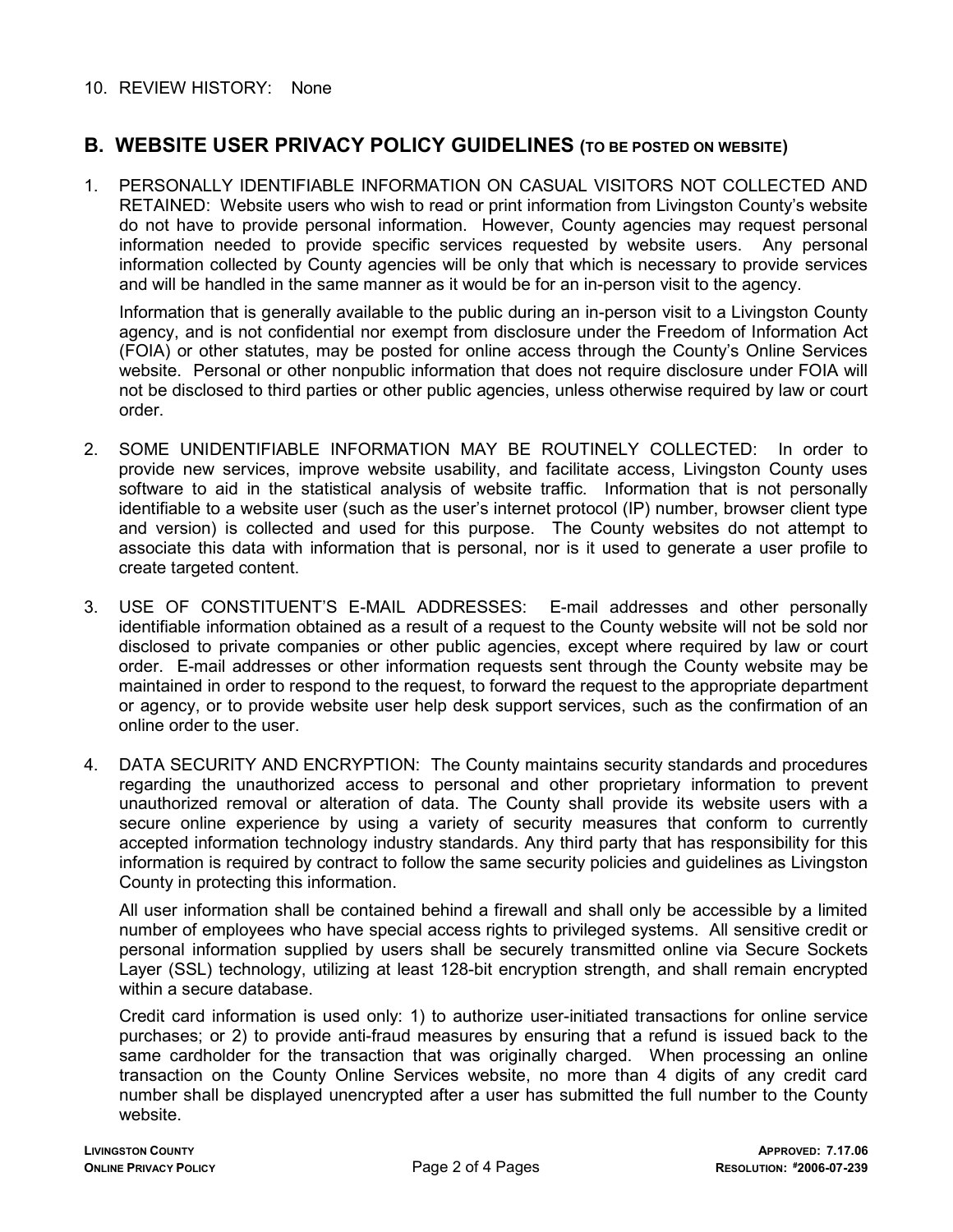- 5. USE OF "COOKIES": Some Livingston County web applications may use "cookies." A cookie is a small text file written to a user's computer hard drive upon visiting a website. A cookie file can contain information such as a user ID, which may be used to track the pages a user has viewed during the last visit to that website, or to permit access to premium content that the user has purchased. The cookie is only a text file and cannot read data from a user's hard drive or read other cookie files created by other websites. A user can deactivate their browser's ability to accept cookie files from some or all websites by changing the settings or preferences in their browser software. Livingston County will attempt to minimize the use of cookies on its websites; however, they may be required for access to some of the online applications on the County websites.
- 6. PASSWORDS & USER IDS: In some instances, users may be required to receive or create an ID and password to access or submit personal or proprietary information to complete certain transactions. All passwords will be encrypted and stored on a secured database.
- 7. NON-COUNTY WEB SITES: Various websites may be linked through the Livingston County websites. The links that appear on the webpage are solely for the information of the user. Livingston County does not endorse any particular viewpoint, product, or service that appears on any website that appears as a link from a County webpage. Livingston County makes every reasonable effort to assure that it does not link directly to web pages that contain obscene, scurrilous, or otherwise objectionable material. If you encounter objectionable material on a County webpage or on any linked webpage, please notify the County website administrator immediately.

RESOLUTION #2006-07-039 APPROVED: JULY 17, 2006

RESOLUTION ATTACHED

S:\WP\Policies\Online Privacy Policy.Doc